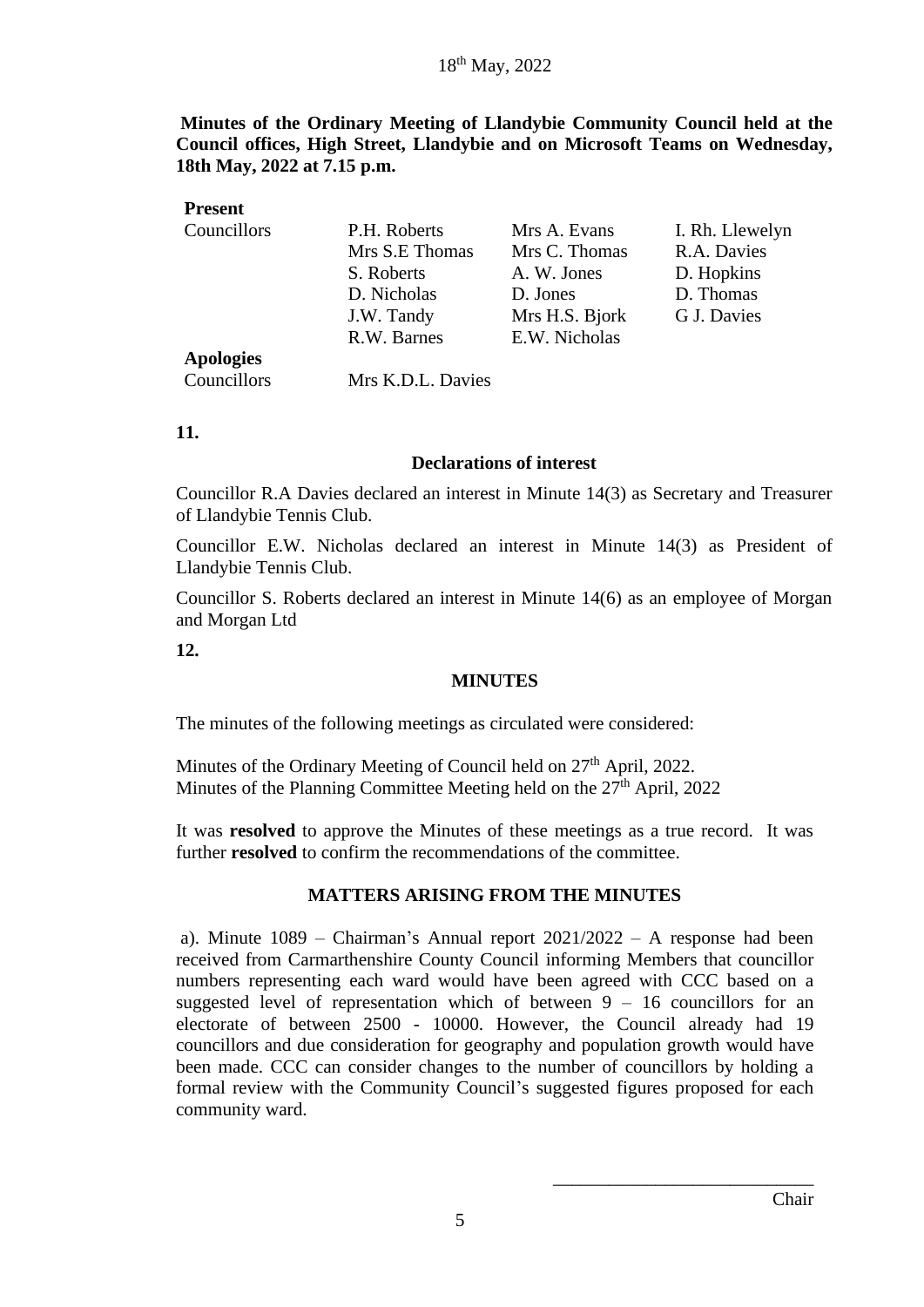CCC would then carry out such a review, make an order but any changes would not take effect until the next Community Council elections in 2027. It was **resolved** to review the representation after the 2022/2023 annual report.

b) Minute 1089 - Chairman's Annual report 2021/2022 – Herbicides – An acknowledgement letter had been received from Ainsley Williams, Director for the Environment at Carmarthenshire County Council proposing a full response in due course.

#### **CORRESPONDENCE**

### **13**.

#### **Police Crime reports**

The following crimes had been registered during April 2022 :-

Llandybie

Criminal Damage 2 Assault 2 Harassment 3 Public Order 1 Other 1

Saron ( inc Capel Hendre and Penybanc)

Burglary 1 Theft 3 Criminal Damage 3 Assault 5 Arson 1 Drug related offences 1 Breach of restraining order 1 Harassment 5 Stalking 1 Affray 1 Other 1

Penygroes

Threats to kill 1 Criminal Damage 2 Drug related offences 1 Harassment 2

**14.**

#### **CLERK'S REPORT**

**1) Rights of Way**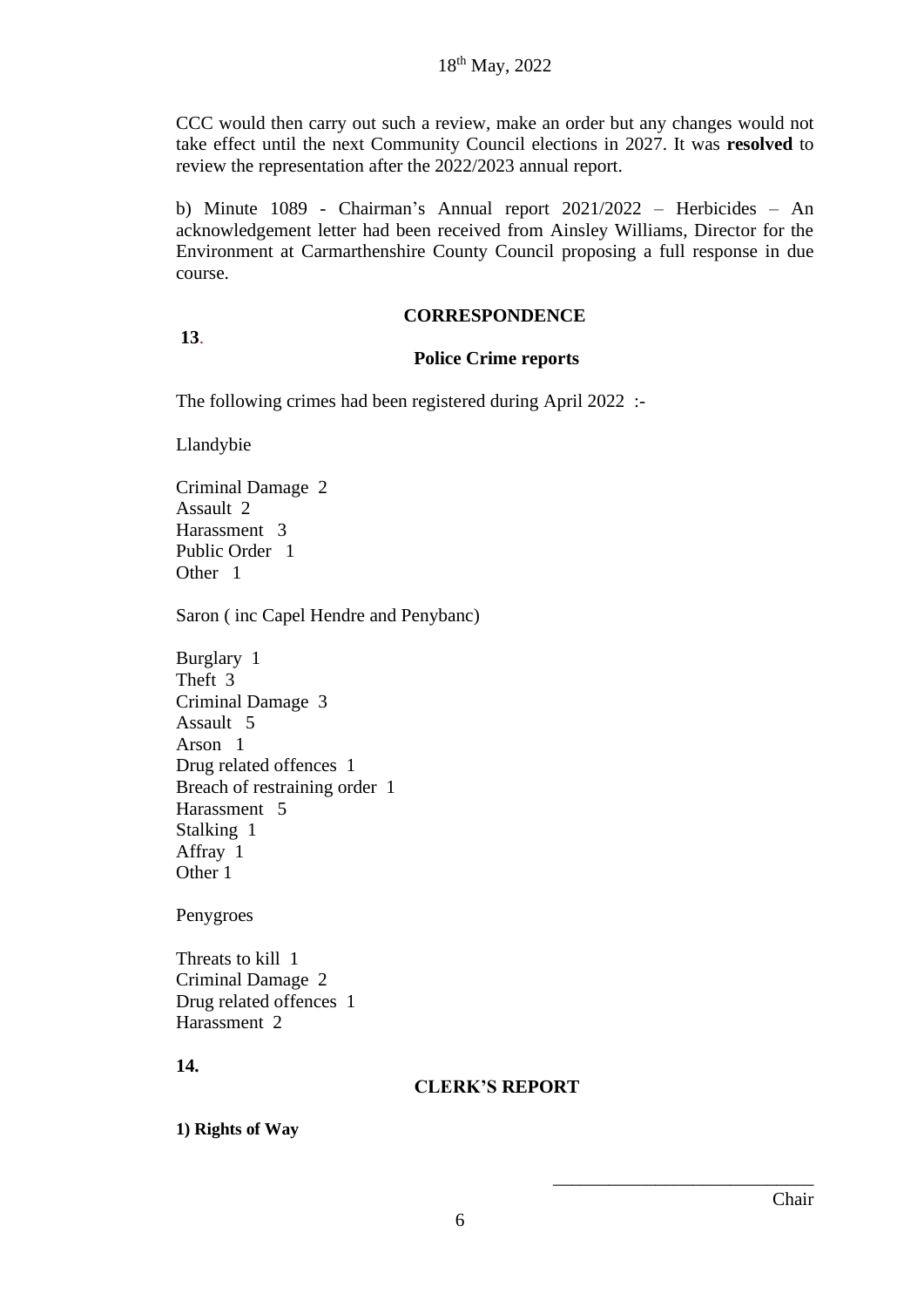a) Footpath 51/105 at Bonllwyn

This well used footpath had been become overgrown and an early cut of the grass had been required. R Gleaves of Bonllwyn had satisfactorily done the work at a cost of £55.

b) A representative of a local walking group had made contact with the clerk to raise concerns at the condition of footpaths between Saron / Capel Hendre and Cwmfferws Road. The Clerk had visited the area and written to Carmarthenshire County Council to highlight the following :-

i). Footpath 51/22 had never been part of the Community Council maintenance contract and needed work for it to be reopened safely. The Rights of Way team had asked if the Community Council could undertake the work and add the cost to the annual maintenance contract reimbursement claim

ii). The surfacing on FP 51/124 ( also a bridleway) at one particular area had been eroded and was difficult to negotiate. A site visit will be arranged by the Rights of Way team.

iii). Signage needed to be improved across the area and this will now be part of a designated County project in 2022/2023.

# **2) Parks**

i) Tree Surveys

The reports had been received from Paul Cleaver, a chartered arboriculturist of Tree Consultants Wales. It was **resolved** that the payment for £1200 plus VAT should be paid for the completion of the reports as agreed by quotation.

All eleven parks had been surveyed with the majority having no risk intervention work required at this time. Those parks in need of intervention are :

Derwydd park – there is a recommendation to remove and replace a tree with significant Ash Dieback disease (ADD). There is no real prospect of the tree recovering.

Cwmgwili - there is a recommendation to remove and replace a tree with significant Ash Dieback disease. There is no real prospect of the tree recovering.

Penygroes – a weeping ash tree close the children's play area has early symptoms of ADD. No immediate intervention is required but a further review in August, when the tree should be in full leaf is advised.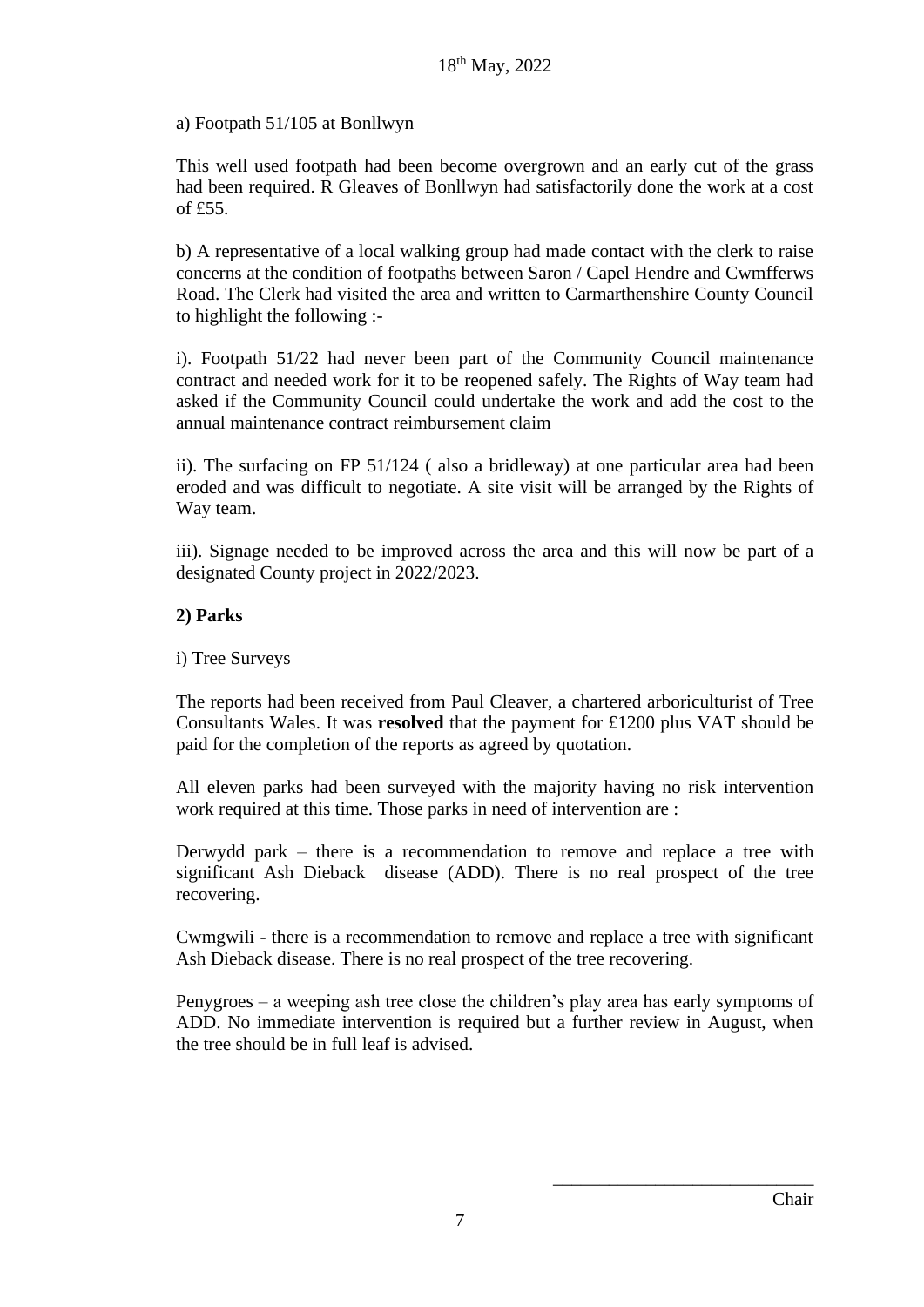Derwydd – mature ash trees have early symptoms of infection by ADD. Currently the risk is low but is likely to increase in the coming years as the infection becomes more severe. It would be prudent to reassess the condition of the trees in August when intervention is likely to be required.

It was **resolved** to proceed with the removal of the trees and to ask for a revisit in August to reassess the ADD at Derwydd and Penygroes.

## **3) Llandybie tennis courts**

Work had been completed by Celsius Installations Ltd of Penygroes on the floodlights at Llandybie tennis courts in accordance with deficiencies picked up as part of the EICR 5 year report. During the work it became evident that replacement bulbs for the units were required and it was agreed with the agreement of the Chair that 8 bulbs should be purchased to complete the project.

An invoice for £3880 plus VAT had been received for the work which had been satisfactorily completed.

It was **resolved** to pay the invoice and funds allocated to the previously agreed Community Development budget for 2022/2023.

### **4) Election 2022**

Councillors are reminded that the Candidate Spending Return needs to be returned within 28 days of the election to Carmarthenshire County Council.

This is reported for information only.

# **5) Public Participation at meetings**

The Council have always encouraged members of the public to attend meetings but in future it is now a legal requirement to make available a public participation slot on the agenda. This will provide any member of the public to ask questions and make representations about any item of business to be transacted during the meeting and which is open for public discussion. Confidential items of business are excluded.

This is reported for information only.

# **6) Translation facilities for virtual meetings**

Microsoft Teams does not allow for a translation service for anyone who wants to join a council meeting online. To satisfy the Councils' requirements the Clerk had made enquiries of using Zoom which would allow bilingual participation at the chamber or online.

The cost of a Zoom Pro licence with the add on option of webinar which would allow translation facilities would be £119.90 plus £552 annually.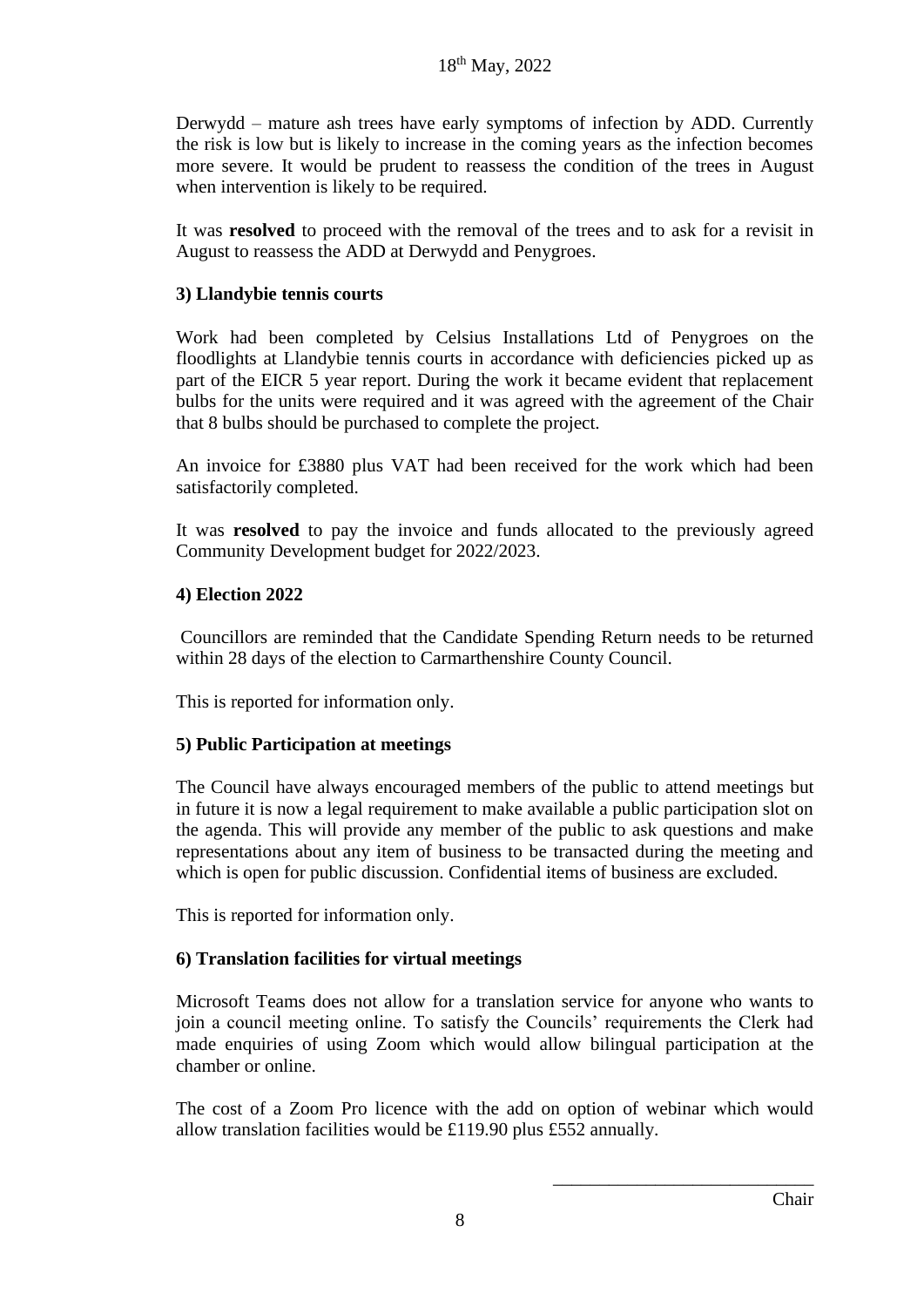Llangathen and Llanddarog community councils already share a Zoom facility and a there is an option of Llandybie hiring this facility for their meetings at a cost of £20 per meeting. It was **resolved** a further discussion take place with Microsoft Teams for confirmation that their system was incompatible with translation facilities, and if so, the Clerk should proceed with a hire facility from the other councils.

**15.**

#### **GILFACH IAGO**

The Clerk had made further enquiries with Carmarthenshire County Council of the current position relating to Celtic Energy and receipt of the promised funds. The senior member of the legal team dealing with the case is away on holiday until the 24<sup>th</sup> May and an updated report will be provided on his return.

**16.**

#### **FINANCIAL MATTERS**

#### **(i) Payment of accounts**

The Clerk reported that the following accounts had been paid since the last meeting:

| 5846                                                                | EDF                                   | Penygroes park – April 2022                       | £18.98  |
|---------------------------------------------------------------------|---------------------------------------|---------------------------------------------------|---------|
| 5847                                                                | <b>EDF</b>                            | Llandybie MUGA - April 2022                       | £15.14  |
| 5848                                                                | <b>EDF</b>                            | Saron pavilion – April 2022                       | £95.60  |
| 5849                                                                | <b>EDF</b>                            | Llandybie pavilion $-$ April 2022                 | £32.77  |
| 5850                                                                | <b>EDF</b>                            | Llandybie Bowls shed – April<br>2022              | £22.39  |
| 5851                                                                | <b>EDF</b>                            | Capel Hendre park – April 2022                    | £15.14  |
| 5852                                                                | Wrenvale Gardening<br>and Maintenance | Replacement cheque for 005808 -<br>lost in post   | £432.00 |
| 5854                                                                | R Gleaves                             | Undergrowth clearance on FP<br>51/105 at Bonllwyn | £55.00  |
| 5856                                                                | Temple Apostolic<br>Church            | Replacement cheque for 005773 -<br>lost in post   | £300.00 |
| The following invoices and payment requests had also been received: |                                       |                                                   |         |

| 5841 | <b>Celsius Installations</b> | Floodlight improvement work at | £4656.00 |
|------|------------------------------|--------------------------------|----------|
|      | and Services Ltd             | Llandybie tennis courts<br>and |          |
|      |                              | replacement bulbs              |          |
| 5842 | S Griffith                   | Salary for May 2022 and use of | £2366.37 |
|      |                              | home as office allowance       |          |
|      | 5843 R Thomas                | Salary for May 2022 and use of | £676.31  |
|      |                              | home as office allowance       |          |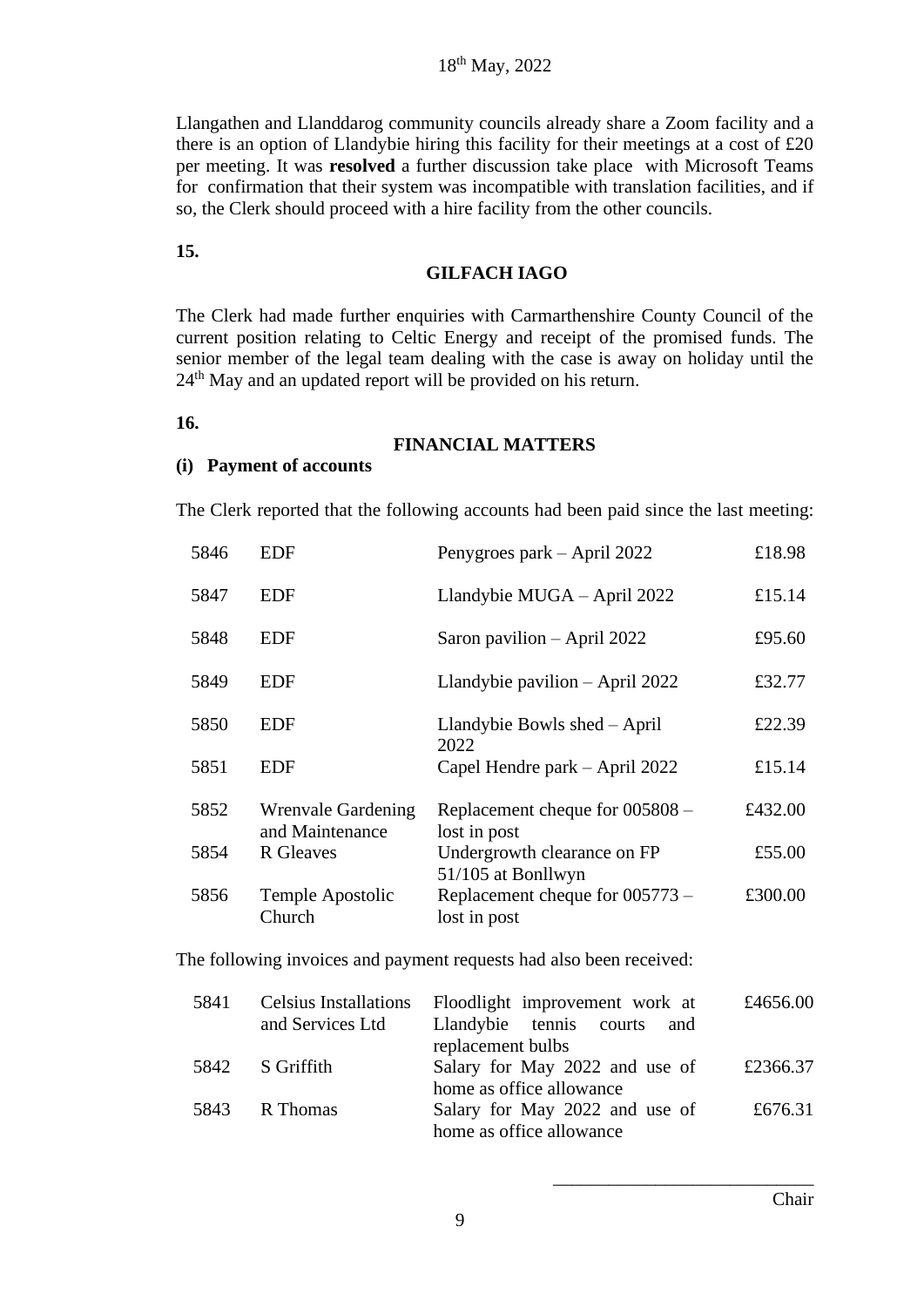| 5844 | <b>HMRC</b>             | May 2022                      | £1051.00 |
|------|-------------------------|-------------------------------|----------|
| 5845 | <b>Martin Davies</b>    | <b>Translation of Minutes</b> | £106.40  |
| 5853 | <b>JEMS</b>             | Water hygiene $-$ April 2022  | £281.26  |
|      | Environmental Ltd       |                               |          |
| 5855 | <b>Tree Consultants</b> | Tree survey reports 2022      | £1440.00 |
|      | Wales                   |                               |          |
| 5857 | V L Llewellyn           | Internal audit fee 2021/2022  | £650.00  |

Members **resolved** that the accounts should be paid.

# **(ii) Monthly monitoring of the budget - Llandybie Community Council 2022/2023**

|                                 | <b>Budget</b><br>2022-23 | <b>Income</b> and<br>expenditure<br>01.04.22-<br>30.04.22 |
|---------------------------------|--------------------------|-----------------------------------------------------------|
|                                 | £                        | £                                                         |
| Precept<br>Interest: Lloyds     | 180,000<br>25            | 60,000                                                    |
| Interest: investment accounts   | 250                      |                                                           |
| Rights of way                   | 3,000                    |                                                           |
| <b>Hire Agreements</b>          | 4,700                    | 500                                                       |
|                                 | 187,975                  | 60,502                                                    |
| <b>Staffing</b>                 | 48,858                   | 4,094                                                     |
| Premises                        | 16,950                   | 3,622                                                     |
| <b>Office Services</b>          | 4,800                    | 2,189                                                     |
| Member costs                    | 3,300                    | 0                                                         |
| Services and Subscriptions      | 7,350                    | 257                                                       |
| Section 137                     |                          | 0                                                         |
| Payments under other powers     |                          | 0                                                         |
|                                 | 18,000                   |                                                           |
| Public open spaces              |                          | $\overline{0}$                                            |
| Village halls                   |                          | $\overline{0}$                                            |
| Burial grounds                  |                          | $\overline{0}$                                            |
| Rights of way - maintenance     |                          | 420                                                       |
| Rights of way - improvement     | 10,000                   | $\overline{0}$                                            |
| Grass cutting/litter/facilities | 28,000                   | 80                                                        |
| Park repairs and replacement    | 30,000                   | 0                                                         |
| Public lighting - energy        |                          |                                                           |
| Public lighting - improvement   | 6,000                    | 0                                                         |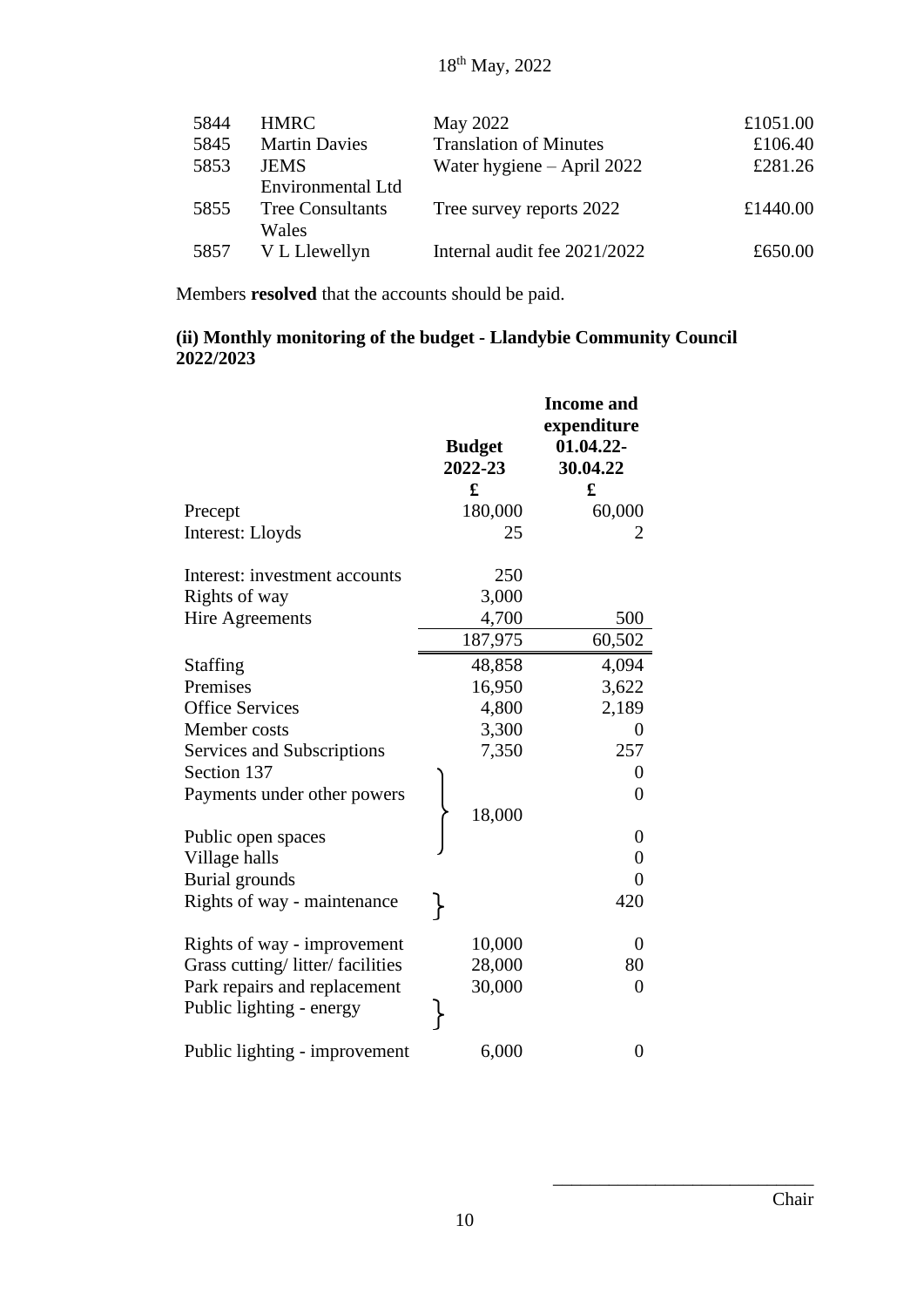| Community development       | 63,000  |         |
|-----------------------------|---------|---------|
| Public conveniences         | 12,000  | 900     |
|                             | 248,258 | 11,562  |
| <b>Balance for the year</b> |         |         |
| (period)                    |         | 48,940  |
| b/f                         |         | 309,286 |
| c/f                         |         | 358,226 |
|                             |         |         |
| Cash and investments        |         | 357,691 |
| Debtors                     |         | 535     |
| Creditors                   |         |         |
|                             |         | 358,226 |

### **(iii) Auditor General for Wales External Audit report 2020/2021**

The Clerk had received notification that Llandybie Community Council has received an unqualified audit for 2020/2021. The audit certificate had initially been due by the end of September, 2021, but issues at the Wales Audit Office had delayed the report. No matters as causing concern had been brought to the Auditor General's attention and there was nothing further that needed to be drawn to the Council's attention.

### **(iv) Internal auditor's report 2021/22**

The Clerk read the Internal Auditor's report and comments, which stated that all the control objectives tested had proved to be satisfactory and that there were no matters which needed to be brought to the attention of the Council. Assurance can be expressed in the governance arrangements and the financial statement of the Council for the financial year 2021/22. The appropriate section of the Annual Form had been completed by the auditor which reflected his findings.

Members **resolved** to approve the internal auditor's report and to pay the invoice of £650 received for the audit work undertaken.

# **(v) Recommendation of Annual Governance 2021/2022**

The Members responded to the Clerk after he read out the Annual Governance questions from the audit form. It was **resolved** that these would be recorded on the Annual Form as stated.

#### **(vi) Recommendation of the annual financial report 2021/2022**

It was **resolved** that the annual financial figures on the form be confirmed and that the Clerk and the Chair should sign and date the form in the appropriate boxes. This would then be forwarded to the external auditors.